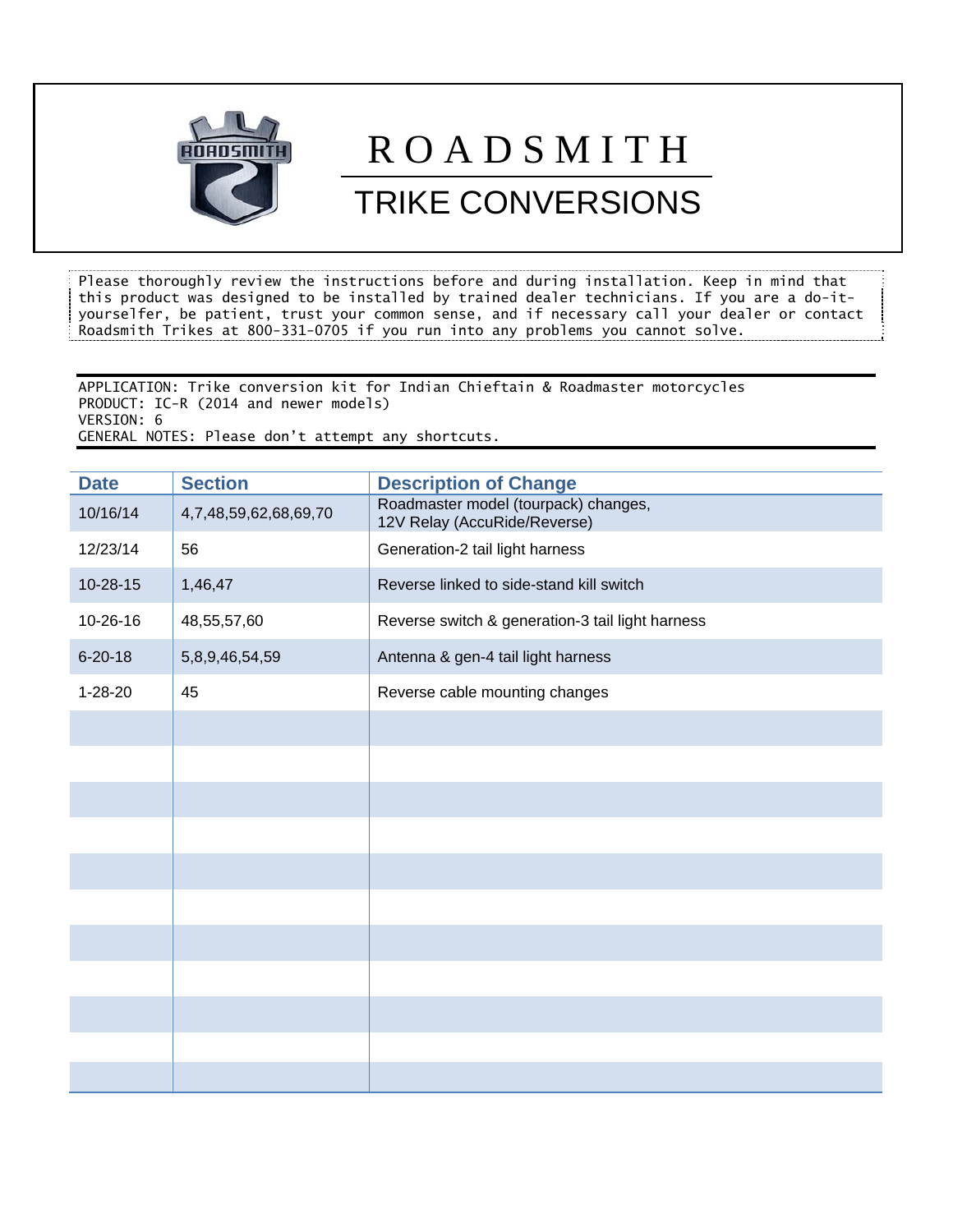## *DRIVE BELT CAUTION!*

- DO NOT TWIST, KINK, OR OTHERWISE DAMAGE THE BELT DURING INSTALLATION
- DAMAGING THE BELT DURING INSTALLATION WILL DRASTICALLY SHORTEN ITS SERVICE LIFE!

## *PASSENGER BACK REST INSTALLATIONS:*

- $\triangleright$  Painted kit: If your bike is, or will be equipped, with a tourpack or passenger back rest (Indian back rest part #2879736-156), the kit should be ordered as such. The body is cut larger to accommodate these items.
- $\triangleright$  Unpainted kit, the body should come marked for both.
- $\triangleright$  This kit is designed to fit stock Indian Chieftain &/or Roadmaster motorcycles of the years 2014 to current.
- These instructions refer to diagrams and pictures which are located in the latter pages.
- These instructions assume you are installing a body painted from the factory. If not, you are required to install the lights, weather-strip, and carpeting onto the conversion body. The hardware kits accommodate either a painted or unpainted body.
- $\triangleright$  Unless otherwise noted, use medium strength Locktite on all bolts not using lock nuts
- $\triangleright$  For torque specifications not listed, please follow SAE standards.
- Please call if any questions. It's easier to correct a mistake BEFORE it happens.
	- 1. Remove/discard: saddlebags & side stand (leave side stand switch in place)
		- a. NOTE: If the side stand switch is removed, the engine will kill immediately upon putting transmission in gear- the two switch wires must have continuity for the system to function normally.
		- b. If the optional electric reverse **is not** being installed, and you decide to remove the side stand switch for cosmetic reasons, cut the switch wires and splice them together.
		- c. If the optional reverse is being installed, the reverse system uses the side stand circuit as a safety measure to prevent forward operation of the trike while the reverse lever is in the "up" position.
		- d. THE REVERSE LEVER MUST IN THE FULLY DOWN POSITION BEFORE PUTTING THE TRANSMISSION INTO GEAR, IF NOT, THE ENGINE WILL KILL.
		- e. LIFTING THE REVERSE LEVER WHEN THE TRIKE IS UNDERWAY WILL ALSO KILL THE ENGINE
	- 2. Remove/save: seat & hardware
	- 3. Disconnect battery
	- 4. Remove/save:
		- a. Fuel tank & hardware
		- b. Passenger foot pegs & hardware
		- c. Left & right side covers (all four) & hardware
		- d. Four black plastic arrowheads & hardware (pic #1) OR: Remove and discard rear crash bars & hardware
		- e. Tourpack with mounting bracket (if equipped)
	- 5. Remove/save:
		- a. antenna mast & hardware (pic #2)
	- 6. Remove/save:
		- a. Mufflers & rear exhaust heat shields & hardware (pic #3&4)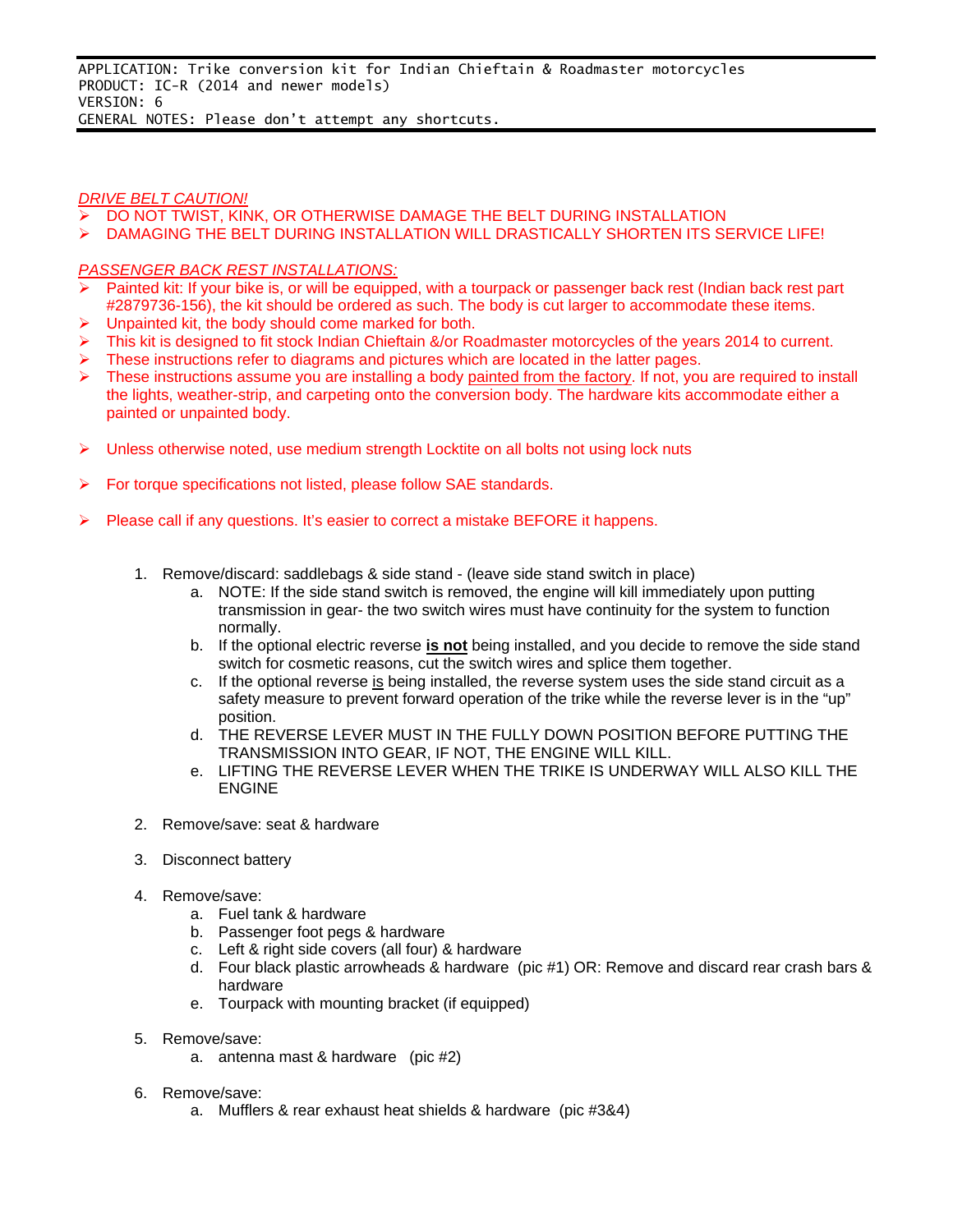- b. 3 push pin fasteners from fender extension (pic #5)
- 7. Remove/discard:
	- a. Saddle bag mounting spools, chrome bezels & hardware (pic #6)
	- b. If bike is equipped with a tourpack or back rest, note position of, then remove & save, the 4 plastic mounting bracket bushings from the spools
- 8. Remove antenna cable from zip ties under fender and unplug tail lights at front of rear fender
- 9. Remove/discard: rear fender leave antenna wire on bike for now a. Do not discard upper right side cover ball mount (tighten it after removing fender) (pic #7)
- 10. Remove/discard: rear muffler/fender mounting bracket a. Save the 4 upper mounting bolts (pic #8)
- 11. Remove/save: rear cylinder exhaust header & hardware (pic #9) a. Merely loosen the front header to separate at clamp
- 12. Remove/save: belt guard & hardware (pic #10)
- 13. Loosen belt and remove from front sprocket (discard)
- 14. Remove/discard: all ABS wire & brake line P-clamps & hardware from swing arm (pic #11)
- 15. Remove rear brake caliper & unbolt ABS pickup from swing arm
	- a. Discard hardware
	- b. Do not disconnect brake line from caliper yet (pic #12)
- 16. Unplug the ABS wire near the swing arm pivot
- 17. Temporarily remove the plastic fender extension from its mounting bosses in the fender struts and set it on the battery area
	- a. You can leave the tip sensor attached
	- b. Note how/where the fender extension is held in position for later replacement
- 18. Remove/discard:
	- a. Snap ring and upper shock pin (pic #13)
	- b. Swing arm pivot shaft & all hardware (pic #14)
	- c. Swing arm with shock, belt and wheel (pic #15)
- 19. Remove/save:
	- a. ABS pickup and wiring from swing arm
	- b. You must remove shock brackets from swing arm to free it
- 20. Remove/save the following from trike kit chassis. Pay close attention to parts orientation/fastener type/locations for future replacement purposes
	- a. Trailer hitch/body mount assembly (pic #16)
	- b. Sway bar (pic #17)
	- c. Rear cross bar (leave swing arm & trailer hitch/body mount support bars attached) (pic #18)
	- d. Differential: (pic #19). When removing bearing caps to remove the differential, note that each bearing cap is number matched to its rail – please keep them that way when replacing
	- e. Reverse motor with spring & spring anchor (if equipped) (pic #20)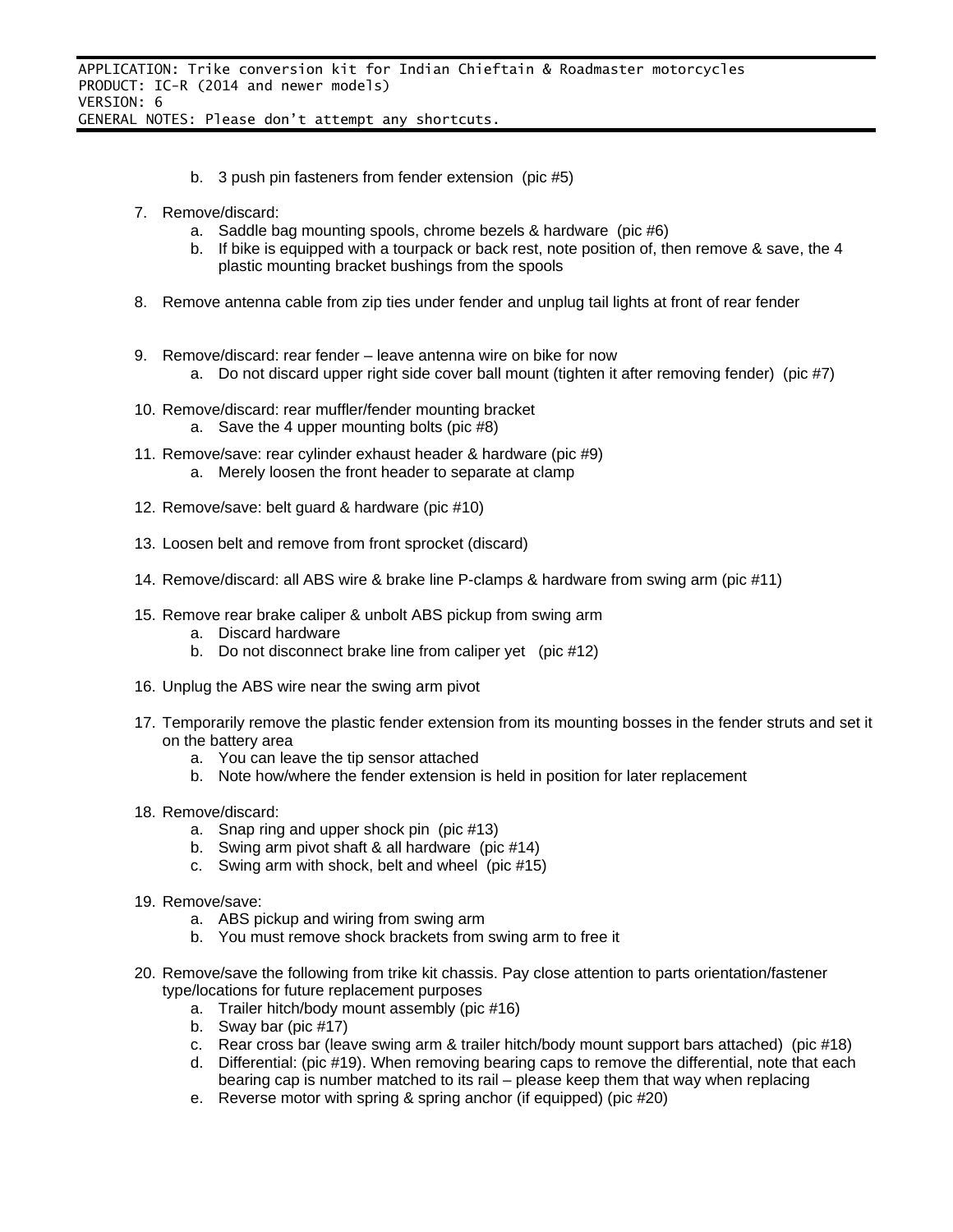- f. Swing arm rails (pic #21)
- 21. Install front chassis mount spacers into swing arm holes in bike chassis (see Diagram #1096-D)

```
DRIVE BELT CAUTION! 
DO NOT TWIST, KINK, OR OTHERWISE DAMAGE THE BELT DURING INSTALLATION 
DAMAGING THE BELT DURING INSTALLATION WILL DRASTICALLY SHORTEN ITS SERVICE LIFE
```
- 22. Carefully install supplied belt onto chassis then roll chassis to bike frame, loop belt around front sprocket and install front frame mount bolts, washers & nuts
	- a. Do not fully tighten them yet (see pic #22 & Diagram #1096-D)
- 23. Install left & right upper chassis mounts turn bolts in all the way but do not tighten yet
	- a. 8mm-1.25 x 60mm & 8mm-1.25 x 70mm bolts and flat washers
	- b. The plates orient to the inside of the mating plates on the chassis) (pic #23)
	- c. If a backrest is being installed, push plastic insulators from backrest kit onto chassis mount plate spindles before installing plates (pic #24)
- 24. Install the  $\frac{1}{2}$ " x 1  $\frac{1}{2}$ " bolts & flat washers through the holes in mounting plates from the inside as shown, (pic #25) then tighten all frame mounting plate bolts
- 25. Remove/discard banjo bolt and sealing washers from rear brake caliper and install brake line using supplied banjo bolt and sealing washers (pic #26)
- 26. Ensure brake line is routed so as not to damage it or related surfaces
- 27. Bleed rear brakes using top bleeders only
- 28. Replace rear cross bar- make sure to keep ¾" spacer tubes between the bar and chassis (pic #27)
- 29. Install rear frame mount plates
	- a. Use 4 stock bolts (saved earlier) & bolts, nuts & washers from kit (pic #28 & 29)
- 30. Replace swing arm rails
	- a. Tighten the four front nuts then back them off  $\frac{1}{4}$   $\frac{1}{2}$  turn to allow rails to slide
	- b. Slightly loosen all remaining adjuster hardware (2 cam bolts & the pivot bar lock bolt on left side) and push the rails all the way forward (pic #30)
- 31. Replace reverse motor (if equipped) Be sure to install wave washers on each end of pivot bar
- 32. Do not over tighten the spring anchor (pic #31 & 32)
- 33. If both reverse pivot blocks were removed, they belong in the rear holes on swing arm rails
- 34. Position belt on sprockets, then set differential into swing arm rails,
	- a. Do not try to "roll" the belt onto the sprocket after differential is in place
	- b. Replace bearing caps on swing arm rails
		- i. Keep them on their correct rail
			- ii. Blue loc-tite on Allen bolts (pic #33 & 34)
- 35. Make sure bearing shoulder of the swing arm rails is flush with the outside of bearings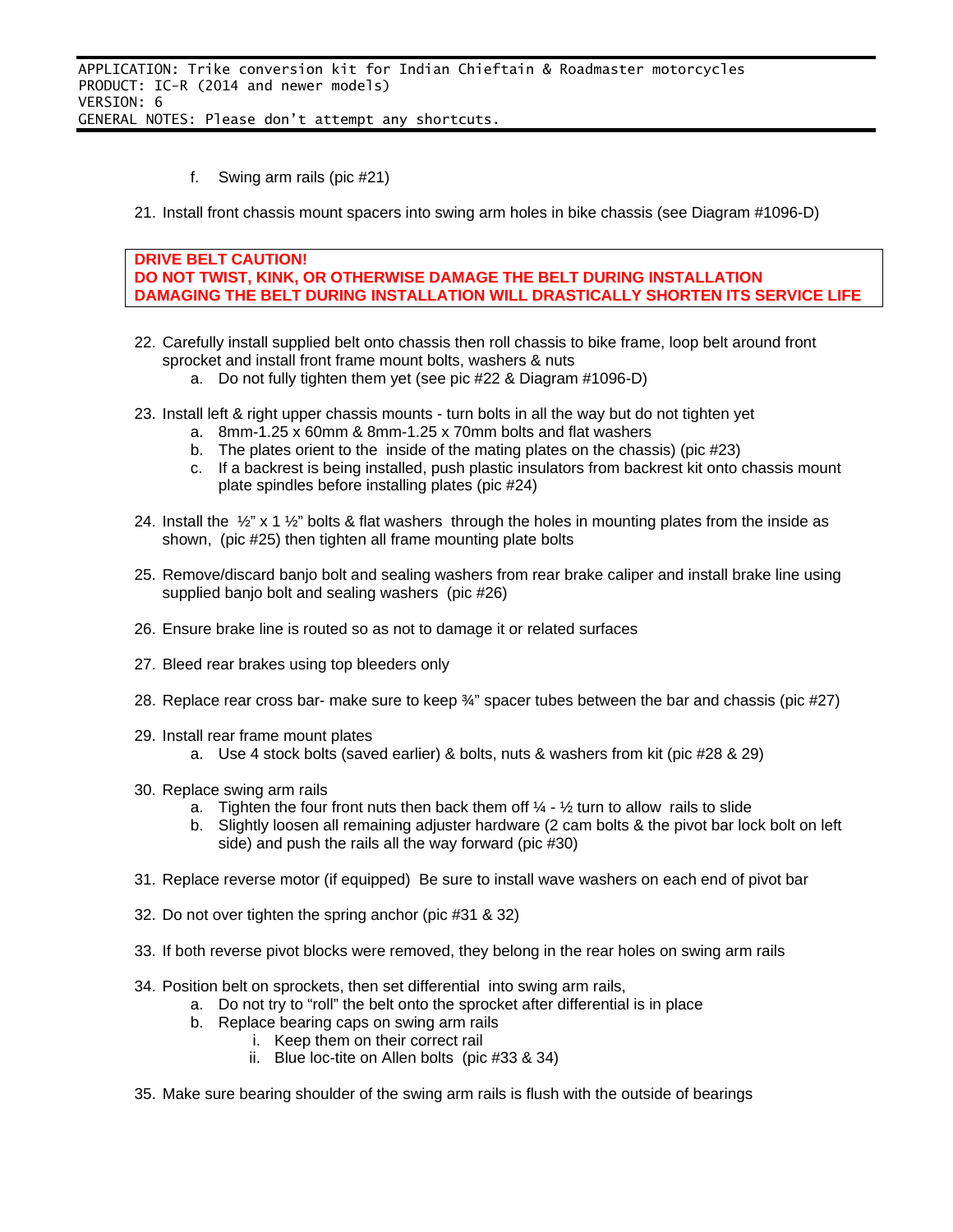- a. Push in while tightening
- 36. Install swing arm support bars (pic 34) (Blue Loc-Tite on bolts)
- 37. Verify that the two front swing arm assembly mounting bolts are tight (pic #35)
- 38. If equipped with reverse: check reverse gear to sprocket alignment. Align if needed by loosening bolts & sliding reverse motor/bracket on pivot bar – tighten bolts
	- i. Check reverse clevis pin alignment- refer to (diagram 1097-D) to adjust
- 39. Set belt tension to 1.3" deflection with 10 lbs force
	- a. Using a 1" wrench, rotate hex bar to arrive at correct belt tension (pic #36)
- 40. While holding hex bar, tighten center lock bolt, bottom rail lock nuts & adjuster cam bolts.
	- a. Check belt tracking
	- b. The cam adjusters will only tighten the belt
		- i. If you need to loosen the belt, back off the adjuster bar, then use a dead blow hammer to tap on the ends of the rails, sliding them forward, then repeat step "41 - a"
- 41. Install ABS magnetic pickup (pic #37 & 38)
	- a. Remove bracket from swing arm rail install pickup into bracket
	- b. Replace bracket- set pickup air gap at .040 (+/- .010) (blue LocTite bolts)
	- c. Plug in and securely zip tie wiring (away from moving/hot parts)
- 42. Install CV axle assemblies (pic #39)
	- a. Start all bolts then tighten them in a crossing pattern (28 ft lbs)
	- b. The axles are identical no left or right, inside or outside
- 43. Replace sway bar (pic 40)
	- a. Tighten end links first, then the pivot bushing brackets
	- b. Leave about  $\frac{3}{4}$ " of thread showing on the end link bolts
- 44. Replace trailer hitch/rear body mount assembly (pic #41)
- 45. If equipped with reverse
	- a. To install reverse lever/cable assembly refer to (pic #42, 43 & 44)
	- b. Install reverse lever/cable assembly onto Trike frame
	- c. Route cable as shown
	- d. Install clevis onto clevis pin, install 5/16" dowel pin into right side differential bearing cap. Install "L" bracket with cable onto bearing cap and fasten to bearing cap using  $\frac{1}{4} \times 1$ " bolt and flat washer
	- e. Install cotter pin to retain clevis
	- f. Gently raise reverse lever to engage gear into sprocket just before lever is fully extended, the reverse gear will mesh with the pulley and slight resistance should be felt. If not, adjust knob on the end of reverse lever until slight resistance is felt
	- g. Final adjustment to the lever should be done during test drive. Loosen the adjustment knob on the end of the lever until the reverse gear teeth "skip" under moderate load, then tighten until gear no longer skips under moderate load.
		- i. During test drive, ensure that the engine kills when the trike is put in gear with the reverse lever in the up position
		- ii. NOTE: The reverse system may be operated without the engine running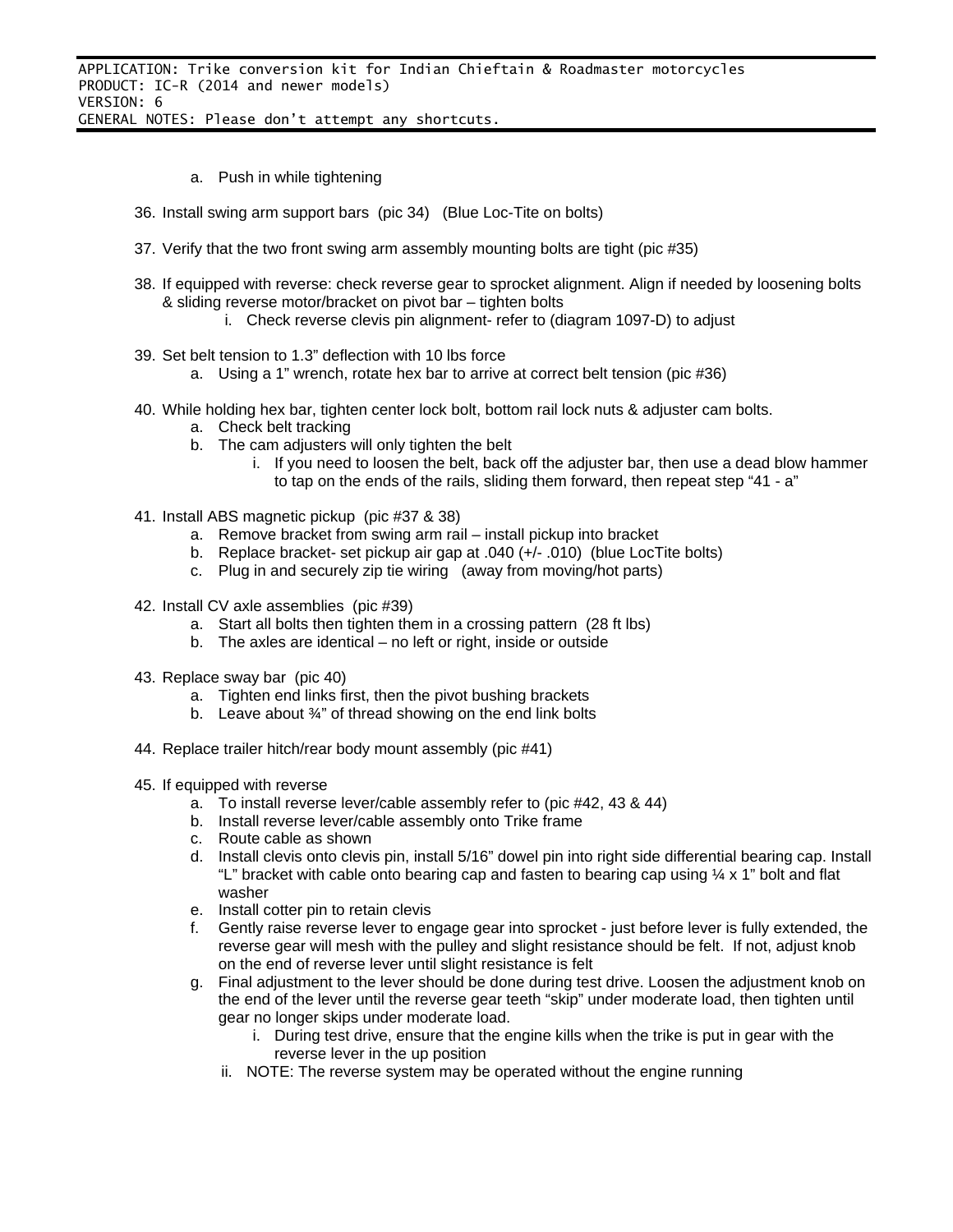- h. NOTE: If, for any reason the cable assembly is dis-assembled follow the steps below to reassemble
- i. Install "L" bracket onto bearing cap  $-$  (long side of "L" forward)
- j. Insert cable into "L" bracket & replace the forward cable housing lock nut adjust so housing is all the way forward and tighten lock nuts.
- k. Install compression spring, then cup washer onto cable followed by the clevis lock nut and clevis - spin clevis onto cable until the measurement between front of "L" bracket and center of clevis pin is approx.7 ¼. With reverse lever all the way down. Tighten clevis lock nut.
- l. Fasten cable to trailer hitch using supplied "p" clamp
- m. Install clevis onto reverse clevis pin
- n. Gently raise reverse lever to engage gear into sprocket- if clevis is in the right spot, just before lever is fully extended, slight resistance is felt. If not, adjust clevis accordingly, then tighten clevis jam nut & install cotter pin
	- i. Final adjustment to the lever should be done during test drive. Loosen the adjustment knob on the end of the lever until the reverse gear teeth "skip" under moderate load, then tighten until gear no longer skips under moderate load.
	- ii. During test drive, ensure that the engine kills when the trike is put in gear with the reverse lever in the up position
	- iii. NOTE: The reverse system may be operated without the engine running
- 46. If equipped Install reverse wiring (see diagram #1080-D (rev D) (pic's #45, 46, 47 & 48)
	- a. Carefully route and zip tie reverse motor wire to reverse lever and plug in leave enough slack in wire to allow reverse motor movement
	- b. Remove voltage regulator to access side stand switch plug (pic #48-A)
	- c. Unplug and remove side stand switch (pic #48-B)
	- d. Carefully route, plug in, and zip tie reverse interconnect harness. Follow wire routing closely as shown in (pic #48-C) for wire leading to side stand harness (pic #48-D)
	- e. Install supplied radio antenna extension cable from radio to battery area under seat following the same path as the stock cable (which you will remove to be installed in the trike body) The stock cable will now connect to extension cable under the seat in order to provide enough length to re-mount the stock antenna on the Trike body.
	- f. Replace voltage regulator
- 47. If installing a steering kit on this Trike
	- a. Install the reverse push button switch onto the handlebar during the steering kit install procedure (pic #48-E)
	- b. Follow the plug wiring/connection instructions in diagram #1305-D
- 48. If not installing a steering kit (see complete diagram #1305-D)
- 49. Replace belt guard
- 50. Replace exhaust header
- 51. Install exhaust extension pipes and mufflers (pic #49,50,51 & 52)
	- a. Slide heat shield spacers on extension pipes before installing extension pipes
	- b. Use stock bolts to hang mufflers
	- c. Install stock heat shields
- 52. Trim/install lower right side cover (pic #53, 54 & 55)
	- a. Cut bottom tab off of side cover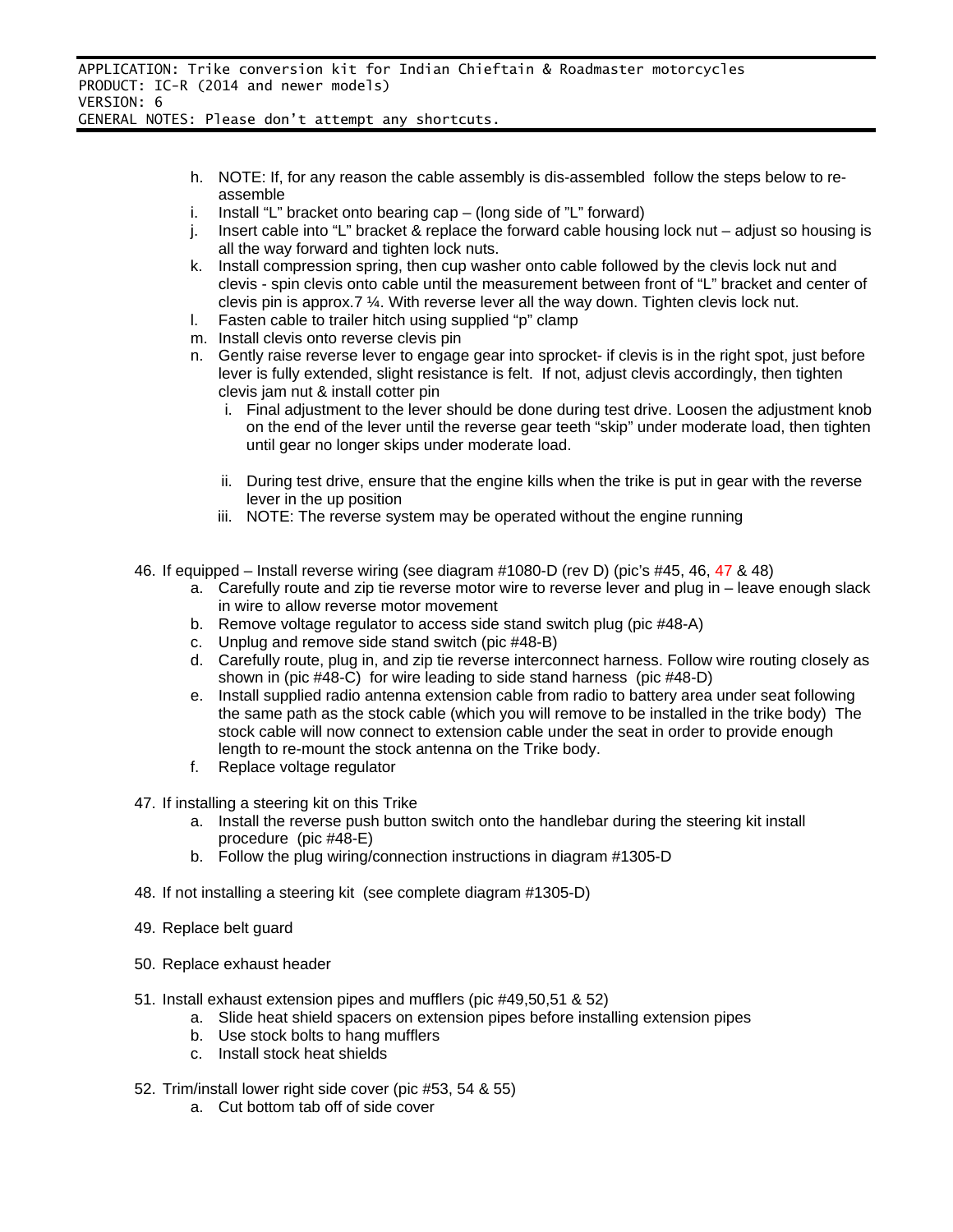- b. Mark and cut a small radius to clear chassis tube
- c. Install side cover
- 53. Trim/install lower left side cover (pic #56 & 57)
	- a. Hold cover over mounting holes to mark area to be removed
	- b. Carefully grind away a small section to clear swing arm rail
	- c. Install side cover
- 54. Install supplied tail light wiring harness (diagram 1488-D) (pic #59 & 60)
	- a. Cut wiring clearance slots in plastic fender extension (pic #58)
	- b. Include antenna wire when routing wire
	- c. Route and zip tie as shown. If equipped with reverse, connect orange wire from reverse lever harness to orange wire from tail light module (diagram #1488-D,1080-D & pic #59)
- 55. Replace fender extension
	- a. Install supplied rear fender portion (pic #61) (Use supplied bolts and washers)
	- b. After fender bolts are tight, drill holes (21/64") in fender for push in plastic pins using holes in fender extension as a drill guide
	- c. Install plastic push pins
	- d. Install rear wheels if not already done (torque to 75 ft lbs)
- 56. UN-PAINTED KIT BODY PREPARATION (steps A thru F are typically installed on factory-painted kits)
	- a. Install tail lights (pic #62 & 63)
	- b. Install provided 5mm studs 3-4 turns into tail lights (use blue Loc-Tite)
	- c. Install lights on body 5mm nuts & flat washers
	- d. Attach wiring to exterior trunk walls (pre-drilled holes) use provided 10-24 screws, nuts & plastic loom clamps
	- e. Plug in & connect tail light & license plate light wires (diagram #1488)
	- f. Install rubber edge trim on inside opening of body
		- i. Rubber trim has pre-applied glue in it
		- ii. Thoroughly clean edge before installing trim
		- iii. During installation, lightly tapping on trim helps to break glue membrane for better adhesion
	- g. If ordered with optional reverse, install reverse boot
	- h. If ordered with optional backrest install backrest install locking bolts in backrest quick release levers…this cannot be used as a quick release backrest without cutting an extremely large hole in the body.
- 57. Roadmaster tourpack pre-installation prep
	- a. Install previously saved plastic bushings onto supplied tourpack mounting spindles (see diagram #1117-D) and install in rear chassis mounting brackets as shown
	- b. Bend the two quick release levers on the tourpack mounting rack toward the inside about 45 deg.
- 58. Install body with the help of an assistant
	- a. Carefully set body onto chassis
	- b. If ordered with optional reverse guide lever through hole and set body down on chassis
	- c. If ordered with optional reverse and backrest temporarily remove lower reverse bracket bolt & reverse cable P-clamp from trailer hitch, then loosen upper reverse bracket bolt to allow lever to pivot on upper bolt
	- d. While having reverse lever pointing up, guide lever through hole and set body down on chassis over backrest – replace & tighten reverse bracket bolts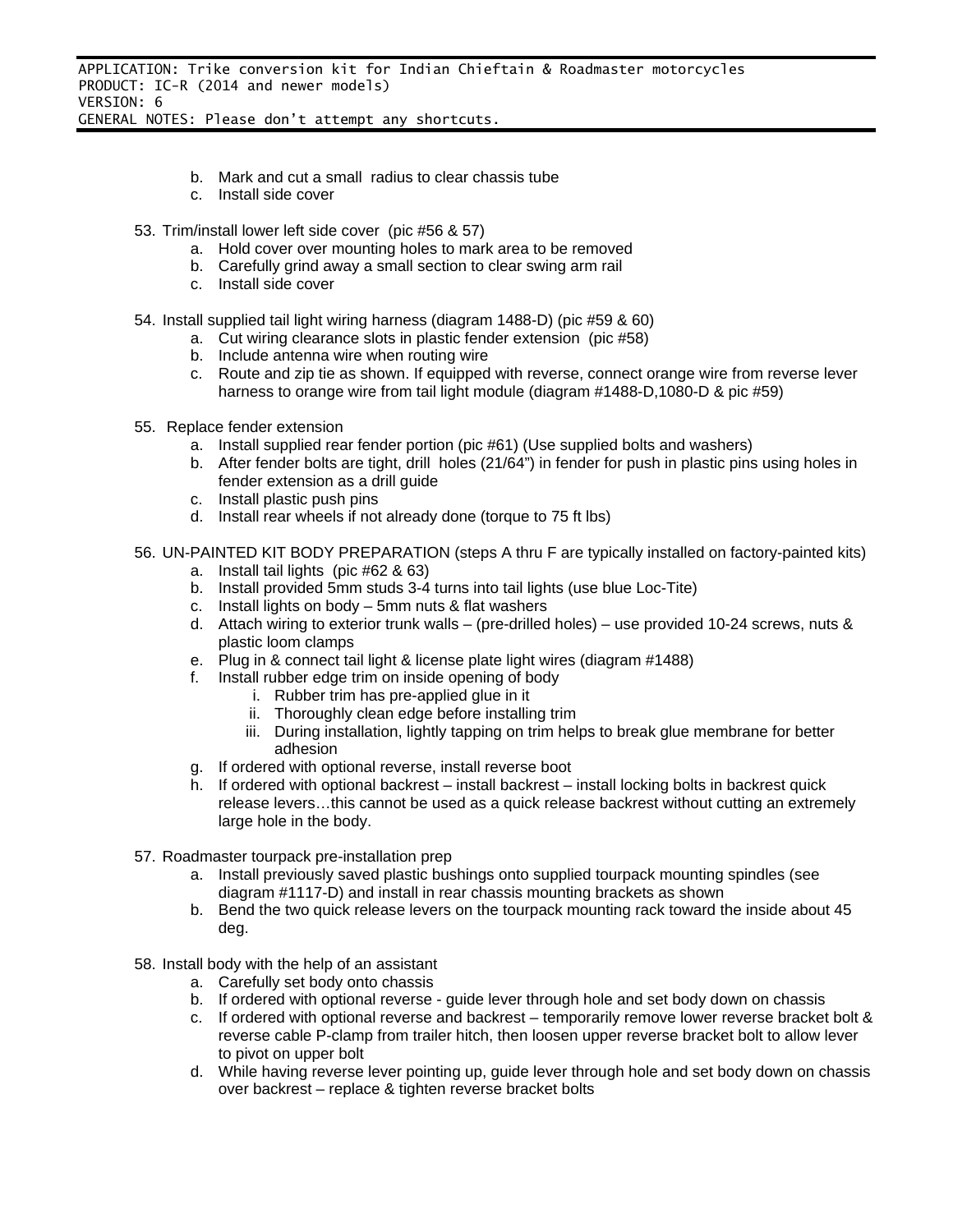- 59. Plug in tail lights (Connect the two flat four plugs)
	- a. Route antenna wire thru hole in trunk wall, behind carpet and connect to antenna mast (saved earlier) – install it in holes on right side of trunk opening
	- b. Install supplied grommet to seal cable/hole
- 60. Install tourpack (Roadmaster models)
	- a. Due to the weight of the tourpack assembly, we advise you to temporarily remove the tourpack from the rack, install the rack, then replace the tourpack on the rack
	- b. Some adjustment to the amount of bend (from step #57-b) to the quick release levers may be required to provide adequate clearance
	- c. Be sure to replace the quick release lever locking screws- installing them from the inside out makes this easier to access. If you do it this way make sure the
	- NOTE: This is no longer considered a "quick release" tourpack due to the confines of the trike body.
- 61. Connect battery and check function of all lights
- 62. Check that all wiring is tied to prevent damage from moving/hot parts
- 63. Install front and rear body mount bolts through pre-drilled holes in body
	- a. Pre-drilled body mount holes should be very close there should not be much adjustment needed
	- b. Install front bolts pointing up install rear bolts pointing down
	- c. Put washers between fastener and fiberglass
	- d. Before tightening bolts check body position adjust if needed tighten all six body mount bolts
- 64. After bolting down body, open and close door making sure that door latches on second detent of latch - adjust latch if needed - a somewhat firm push on door to make it latch is normal as over time, the weather stripping tends to conform to its mating surface
- 65. Replace fuel tank
- 66. Replace seat
	- a. On Roadmaster models, loosen the lower bolster pad on the tourpack enough to slide the sticky end of the supplied Velcro tapes between the bolster and the tourpack. (One strip on each side on the raised portion of tourpack) Stick the ends to the tourpack, under the bolster, then tighten the bolster, sandwiching the sticky ends of the tapes. Lift up the rear seat flap and apply the two Velcro tapes to the Velcro patches on the seat flap. This holds the seat flap in place to nicely fill the gap between the seat and tourpack.
- 67. Install upper side covers and (4) plastic arrowheads
- 68. Replace passenger foot pegs
	- a. On Roadmaster models, install supplied passenger footrest offset blocks
	- b. Separate the footrest from the bracket- save the bolts, discard the nuts
	- c. Install offset block onto bracket using supplied buttonhead screws- offset toward the front
	- d. Install footrest onto offset block using stock bolts
- 69. Test drive
- 70. A break-in procedure is necessary for optimum brake function. Using the rear brakes only, perform several firm stops. Pads are seated once proper brake function is achieved.